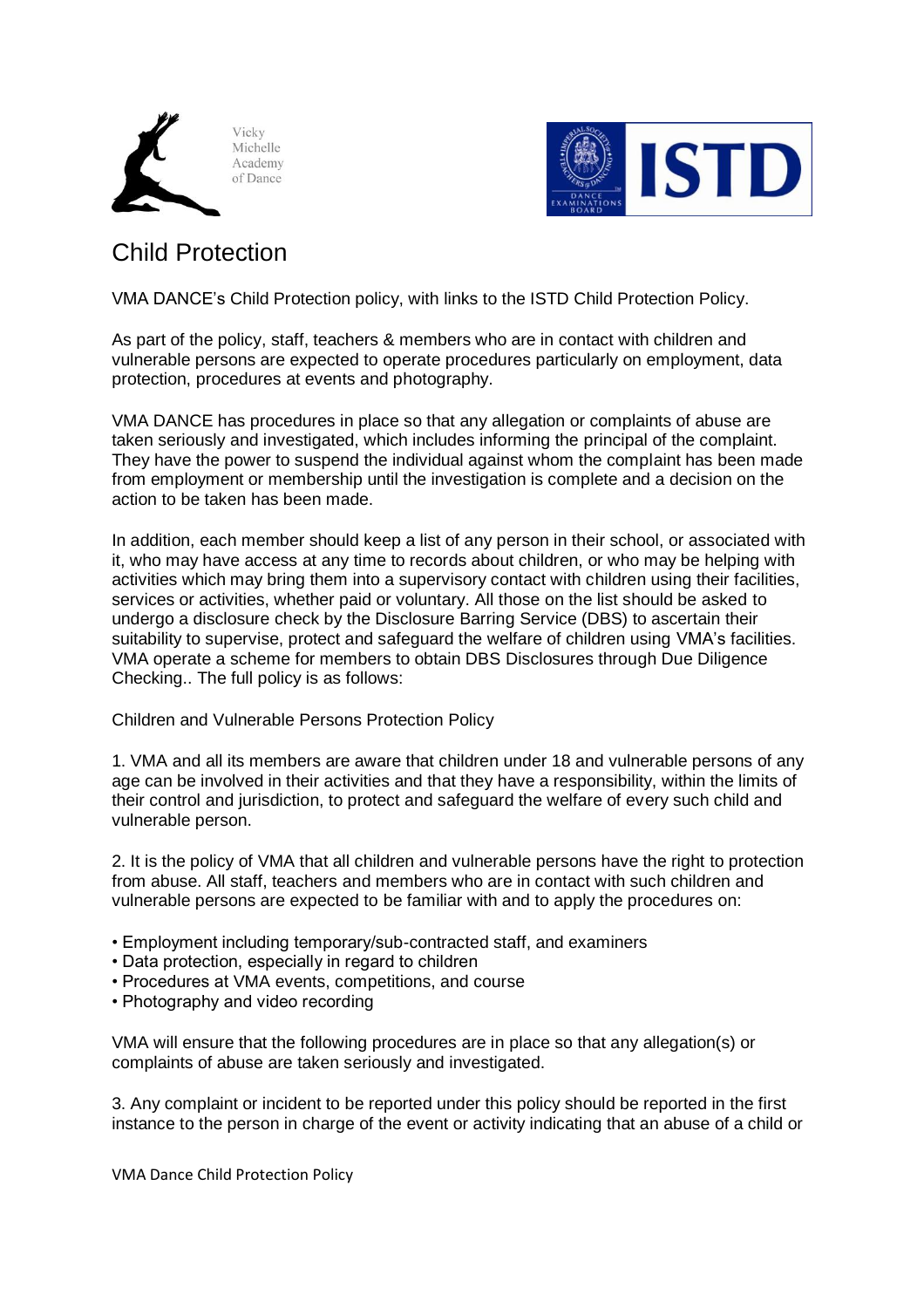© Copyright ISTD 2015 All Rights Reserved.

vulnerable person's welfare may have taken place. If the person in charge is the person against whom the complaint is being made, the matter should be referred to the Principal (Vicky Freeman-White( or if the complaint is about them, to the local authorities

4. On receipt of a complaint the Principal will convene, as soon as possible. All parties to the complaint will have the right to be heard, including the parents or legal guardian(s) of the child or vulnerable person concerned.

5. VMA DANCE will be informed of the complaint and have the power to suspend the individual(s) against whom the complaint has been made from employment or membership until the investigation is complete and a decision on the action to be taken has been made.

6. VMA Dance's Child Protection officer (Vicky Freeman-White) will advise on procedures to ensure VMA DANCE and its members are aware of their responsibilities, and is responsible for liaising with its Umbrella Body on DBS Disclosures. The Child Protection Officer will keep and update a list (the List) of all VMA staff and each member will likewise keep a list of any other person who, from time to time, may have access to records about children, or who may be helping with activities which may bring them into a supervisory contact with children using their facilities or the VMA's facilities, services or activities, whether paid or voluntary.

7. All persons noted in the List will be asked to undergo a disclosure check by the Disclosure Barring Service (DBS) to ascertain their suitability to supervise, protect and safeguard the welfare of children using the VMA or members facilities.

8. A copy of this policy document and guidelines on good practice will be given to all persons noted in the List. The Chief Executive will ensure that the policy and its implementation will be kept under review. The final status of the DBS check will be will be reported direct to the Chief Executive and be held securely in confidence.

Child Protection – Good Practice Guidelines

The following are common sense examples of how to create a positive culture and climate: Good practice

• Always work in an open environment (e.g. avoid private unobserved situations and encourage open communication with no secrets).

• Treat all children equally and with respect and dignity.

• Always put the welfare of each child first.

Practices to be avoided

• Avoid spending time alone with children away from others save in essential one to one situations when extreme care should be exercised.

Practices never to be sanctioned

- Allowing or engaging in horseplay, physical or sexually provocative games.
- Allowing or engaging in any form of inappropriate touching.
- Making sexually suggestive comments to a child or young person, even in fun.
- Reducing a child to tears as a form of control.
- Failing to act on and record any allegations made by a child.

VMA Dance Child Protection Policy